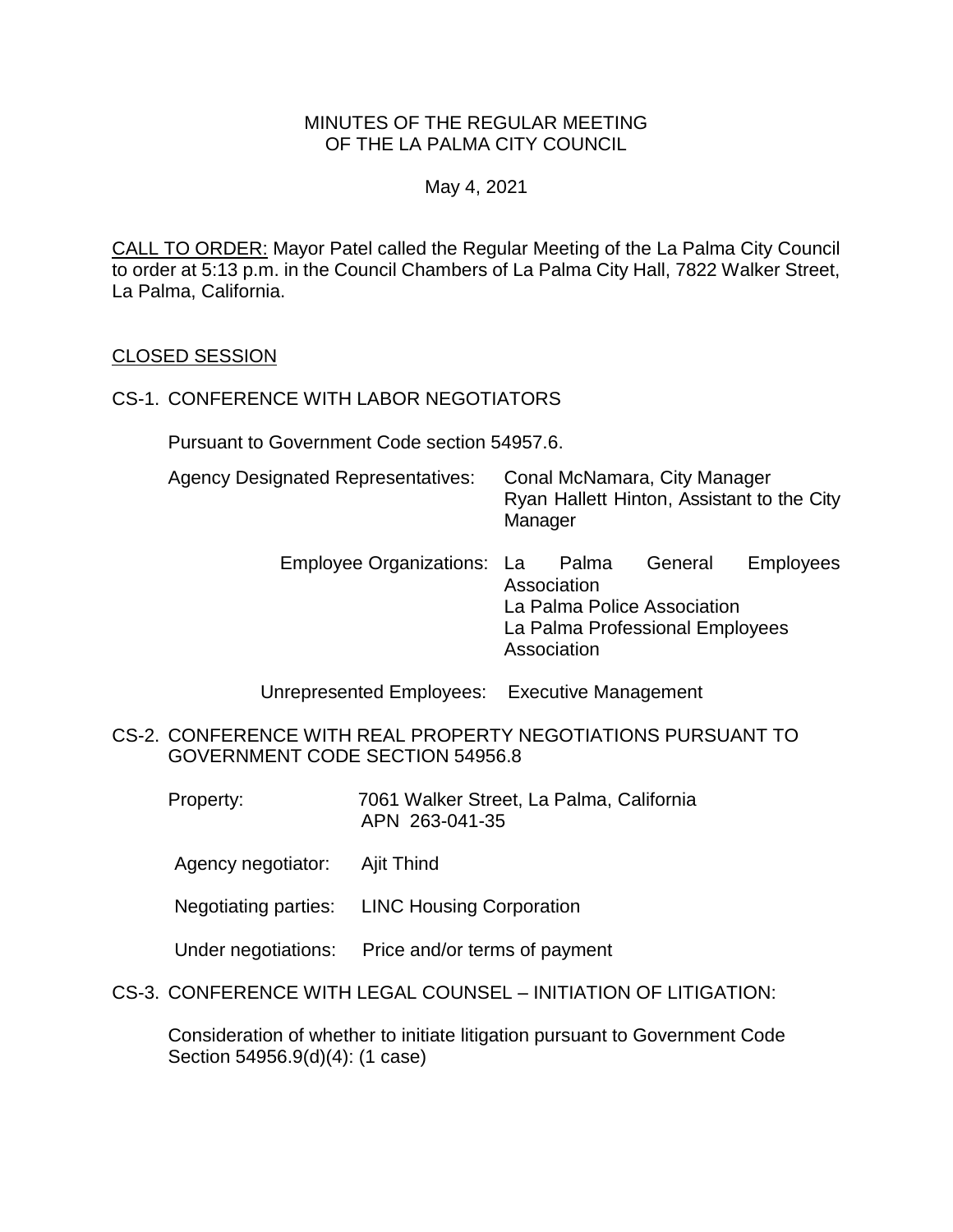CS-4. CONFERENCE WITH LEGAL COUNSEL – ANTICIPATED LITIGATION

Consideration of anticipated litigation pursuant to Government Code Section 54956.9(d)(4): (1 case)

Mayor Patel recessed to Closed Session at 5:16 p.m.

Mayor Patel reconvened in Open Session at 6:35 p.m. and asked for a report out of Closed Session.

City Attorney Thind responded that there were no reportable actions out of Closed Session.

| PLEDGE OF ALLEGIANCE:    | Council Member Goodman                                                                                                                                                                                                                                                                                                                   |
|--------------------------|------------------------------------------------------------------------------------------------------------------------------------------------------------------------------------------------------------------------------------------------------------------------------------------------------------------------------------------|
| <b>INVOCATION:</b>       | <b>Council Member Baker</b>                                                                                                                                                                                                                                                                                                              |
| <u>ROLL CALL:</u>        | <b>Council and Commission Members</b>                                                                                                                                                                                                                                                                                                    |
| Council Members present: | Council Member Baker, Council Member Goodman,<br>Mayor Patel, Mayor Pro Tem Steggell, and Council<br>Member Waldman                                                                                                                                                                                                                      |
| Council Members absent:  | <b>None</b>                                                                                                                                                                                                                                                                                                                              |
| City Officials present:  | Conal McNamara, City Manager<br>Ajit Thind, City Attorney<br>Mike Belknap, Community Services Director<br>Ryan Hallett-Hinton, Assistant to the City Manager<br>Scott Hutter, Planning Manager<br>Terry Kim, Police Chief<br>Mike Matsumoto, Financial Consultant<br>Kimberly Kenney, City Clerk<br>jaNell Adams, Recreation Coordinator |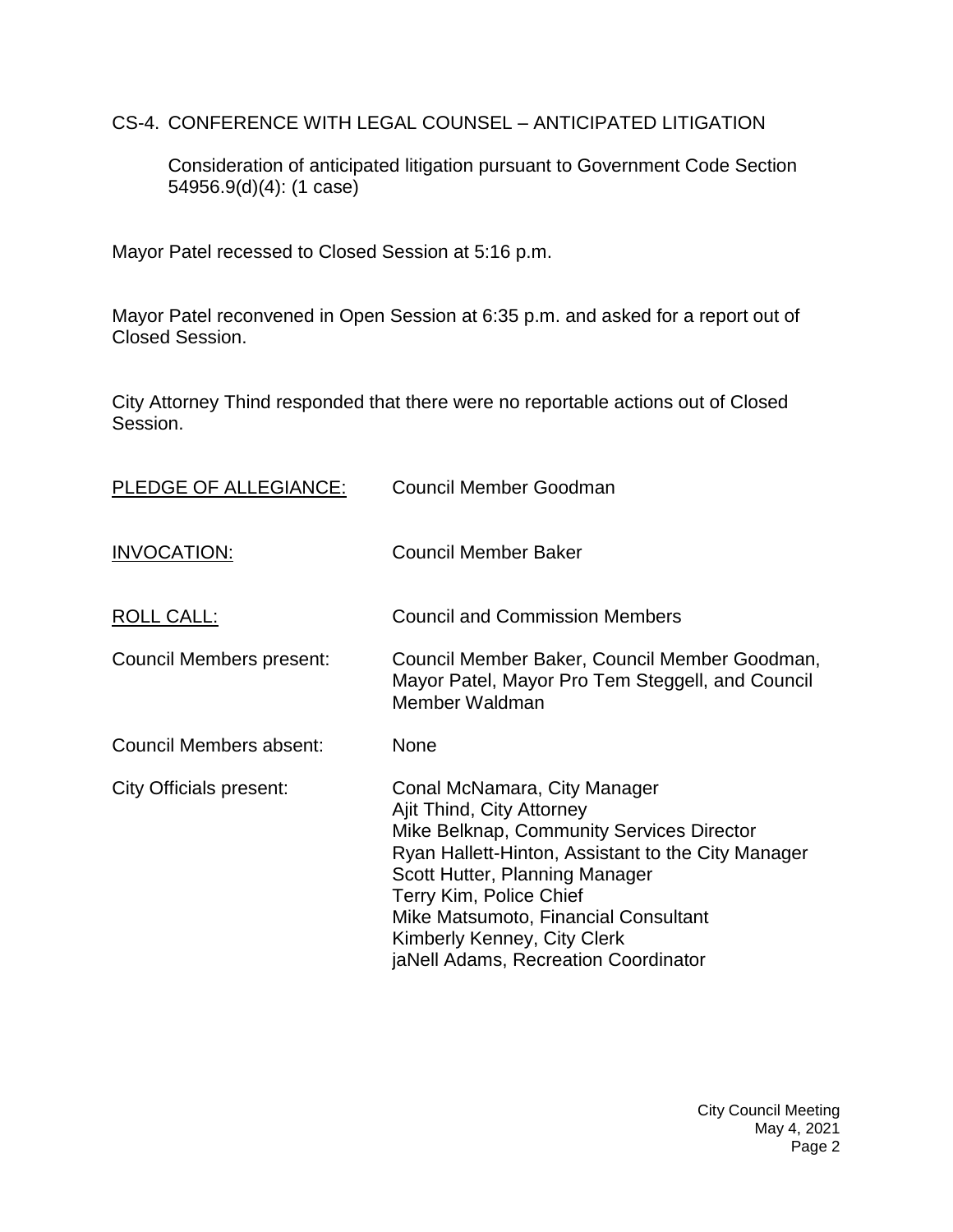#### [PRESENTATIONS](https://lapalma.granicus.com/MediaPlayer.php?view_id=&clip_id=1262&meta_id=169718)

1. [Mayor Patel presented a proclamation in recognition of May through October as](https://lapalma.granicus.com/MediaPlayer.php?view_id=&clip_id=1262&meta_id=169719)  [Drowning Prevention Awareness to Orange County Fire Authority Division Chief](https://lapalma.granicus.com/MediaPlayer.php?view_id=&clip_id=1262&meta_id=169719)  [Petro.](https://lapalma.granicus.com/MediaPlayer.php?view_id=&clip_id=1262&meta_id=169719)

On behalf of the La Palma City Council, Mayor Patel announced his appreciation to Congresswoman Linda Sanchez for submitting a \$2 million funding request on behalf of the City of La Palma that if approved, would allow the City to complete its median project. He closed by thanking City Staff, Assemblywoman Sharon Quirk-Silva, Anaheim Union High School District Board of Trustee member Brian O'Neal, Senator Josh Newman, the La Palma Community Foundation, and newly elected Supervisor Katrina Foley for their efforts in this endeavor.

#### [ORAL COMMUNICATIONS](https://lapalma.granicus.com/MediaPlayer.php?view_id=&clip_id=1262&meta_id=169721)

City Clerk Kenney noted that the City Clerk's office has received Oral Comments via email as follows:

A group of La Palma residents addressed the City regarding their opposition to the Recreation Department's usage of the tennis courts by members of the public.

The City Clerk closed by stating that a copy of the full email is being provided to the City Council and the City Clerk will keep a copy on file, and note it in the minutes.

Wayne Hou, a La Palma resident, addressed the City Council regarding his opposition to the Recreation Department's usage of the tennis courts by members of the public.

Jane Ku, a La Palma resident, addressed the City Council regarding her opposition to the Recreation Department's usage of the tennis courts by members of the public.

Linda Nguyen, a La Palma resident, addressed the City Council regarding her opposition to the Recreation Department's usage of the tennis courts by members of the public.

### [RECESS THE CITY COUNCIL AND CONVENE AS THE CITY OF LA PALMA AS](https://lapalma.granicus.com/MediaPlayer.php?view_id=&clip_id=1262&meta_id=169722)  [SUCCESSOR AGENCY TO THE DISSOLVED COMMUNITY DEVELOPMENT](https://lapalma.granicus.com/MediaPlayer.php?view_id=&clip_id=1262&meta_id=169722)  [COMMISSION AT 6:59 P.M.](https://lapalma.granicus.com/MediaPlayer.php?view_id=&clip_id=1262&meta_id=169722)

[City Clerk Kenney stated, "The City Council will now recess and convene as the](https://lapalma.granicus.com/MediaPlayer.php?view_id=&clip_id=1262&meta_id=169723)  [Successor Agency to the Dissolved Community](https://lapalma.granicus.com/MediaPlayer.php?view_id=&clip_id=1262&meta_id=169723) Development Commission of the City of La Palma. [Members of the La Palma City Council receive no compensation or stipend](https://lapalma.granicus.com/MediaPlayer.php?view_id=&clip_id=1262&meta_id=169723)  [as a result of convening or participating in either the Successor Agency or otherwise as](https://lapalma.granicus.com/MediaPlayer.php?view_id=&clip_id=1262&meta_id=169723)  [serving as members of the Successor Agency."](https://lapalma.granicus.com/MediaPlayer.php?view_id=&clip_id=1262&meta_id=169723)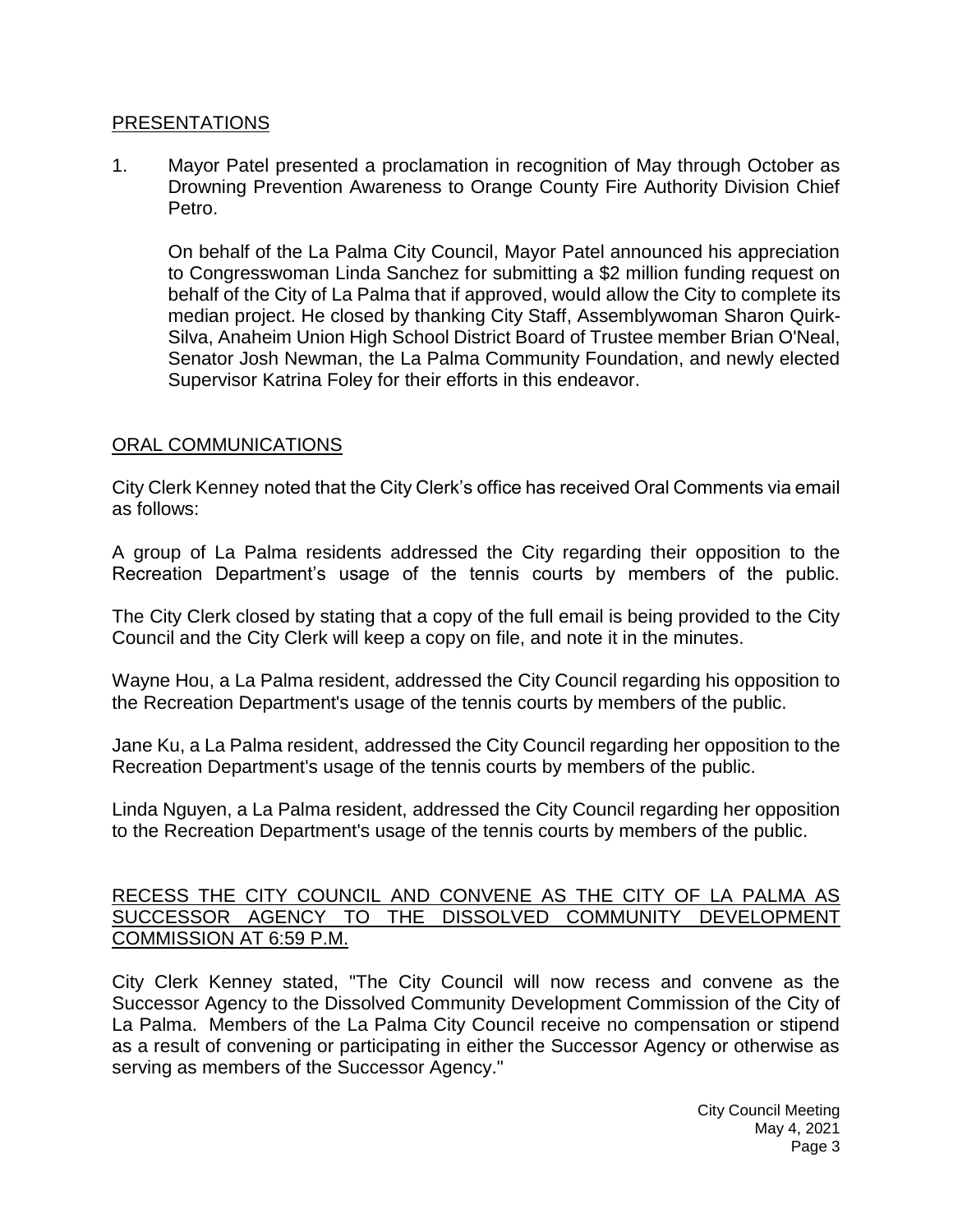# [CONSENT CALENDAR](https://lapalma.granicus.com/MediaPlayer.php?view_id=&clip_id=1262&meta_id=169724)

A. Approval of Successor Agency Minutes

Minutes of the April 6, 2021, Regular Meeting of the Successor Agency.

B. Successor Agency Register of Demands

Resolution No. SA 2021-05 approving the Register of Demands for April 20, 2021.

Mayor Pro Tem Steggell made a motion to approve Consent Calendar Items A and B.

The motion was seconded by Council Member Waldman and carried on the following vote:

- AYES: Council Member Baker, Council Member Goodman, Mayor Patel, Mayor Pro Tem Steggell, and Council Member Waldman
- NOES: None

## PUBLIC HEARINGS

None Scheduled.

# REGULAR ITEMS

None Scheduled.

## [ADJOURN THE CITY OF LA PALMA AS SUCCESSOR AGENCY TO THE DISSOLVED](https://lapalma.granicus.com/MediaPlayer.php?view_id=&clip_id=1262&meta_id=169729)  [COMMUNITY DEVELOPMENT COMMISSION AND RECONVENE THE CITY COUNCIL](https://lapalma.granicus.com/MediaPlayer.php?view_id=&clip_id=1262&meta_id=169729)  [AT 7:01 P.M.](https://lapalma.granicus.com/MediaPlayer.php?view_id=&clip_id=1262&meta_id=169729)

# [CONSENT CALENDAR](https://lapalma.granicus.com/MediaPlayer.php?view_id=&clip_id=1262&meta_id=169731)

1. Waive the Reading of All Ordinances

Waive the reading of all Ordinances in their entirety and read by title only.

2. Approval of Council Minutes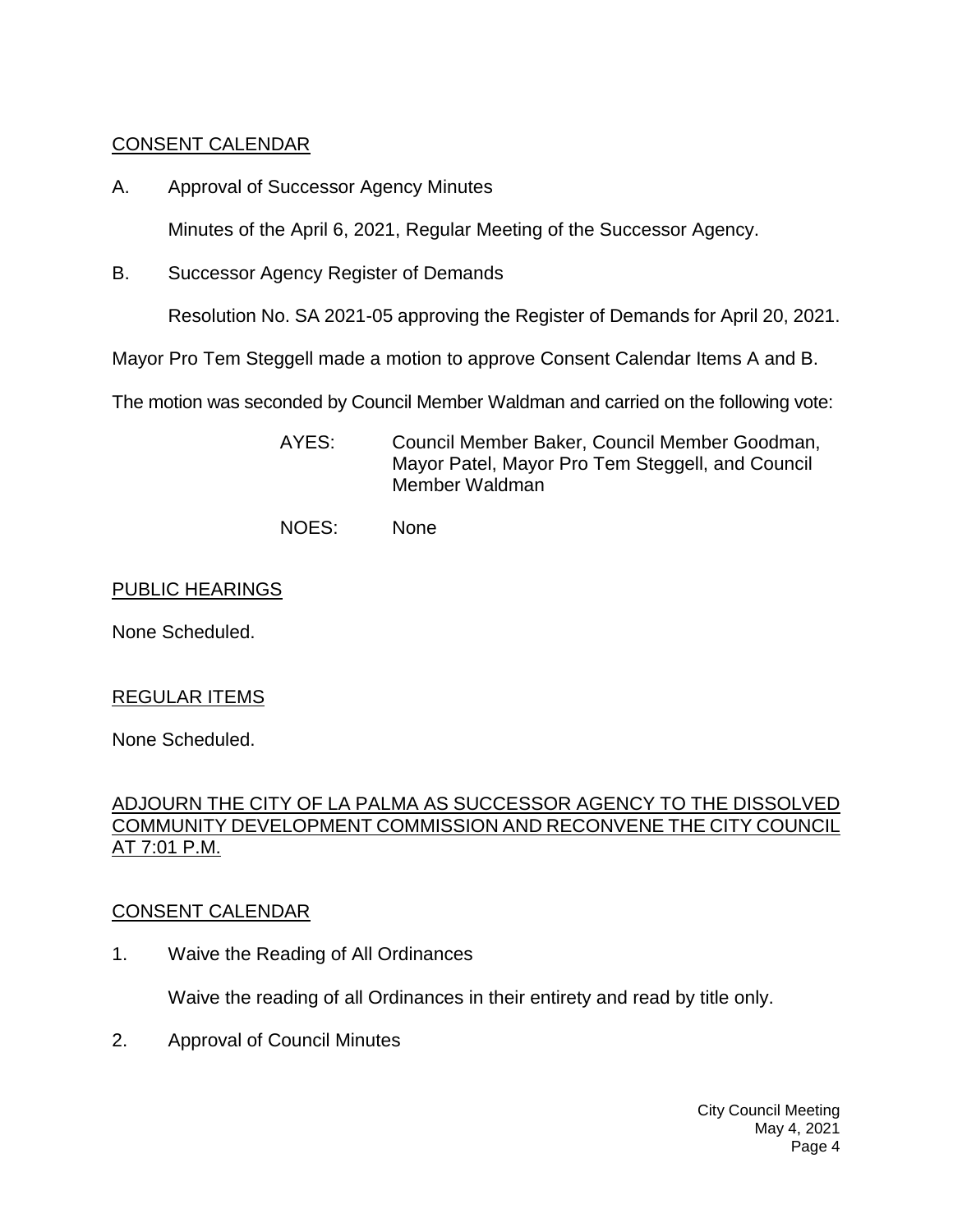Minutes of the April 6, 2021, Regular Meeting of the City Council.

3. Approval of Register of Demands

Resolution No. 2021-12 approving the Register of Demands for April 20, 2021, and May 4, 2021.

4. City of La Palma 3rd Quarter Cash and Investment Report, Fiscal Year 2020-21, as of March 31, 2021

Receive and file the Cash and Investment Report for the third quarter of fiscal year 2020-21.

5. Third Quarter Operating Report, Fiscal Year 2020-21

Receive and file the Third Quarter Operating Report, Fiscal Year 2020-21.

6. COVID-19 Update/Implications for Upcoming City Events

Receive the report and provide direction, as appropriate.

Council Member Waldman made a motion to approve Consent Calendar Items 1 through 6.

The motion was seconded by Council Member Baker and carried on the following vote:

- AYES: Council Member Baker, Council Member Goodman, Mayor Patel, Mayor Pro Tem Steggell, and Council Member Waldman
- NOES: None

### PUBLIC HEARINGS

None scheduled.

### [REGULAR ITEMS](https://lapalma.granicus.com/MediaPlayer.php?view_id=&clip_id=1262&meta_id=169739)

7. [Vehicle Leasing and Maintenance Program with Enterprise Fleet Management](https://lapalma.granicus.com/MediaPlayer.php?view_id=&clip_id=1262&meta_id=169740)

Community Services Director Belknap gave the Staff Report.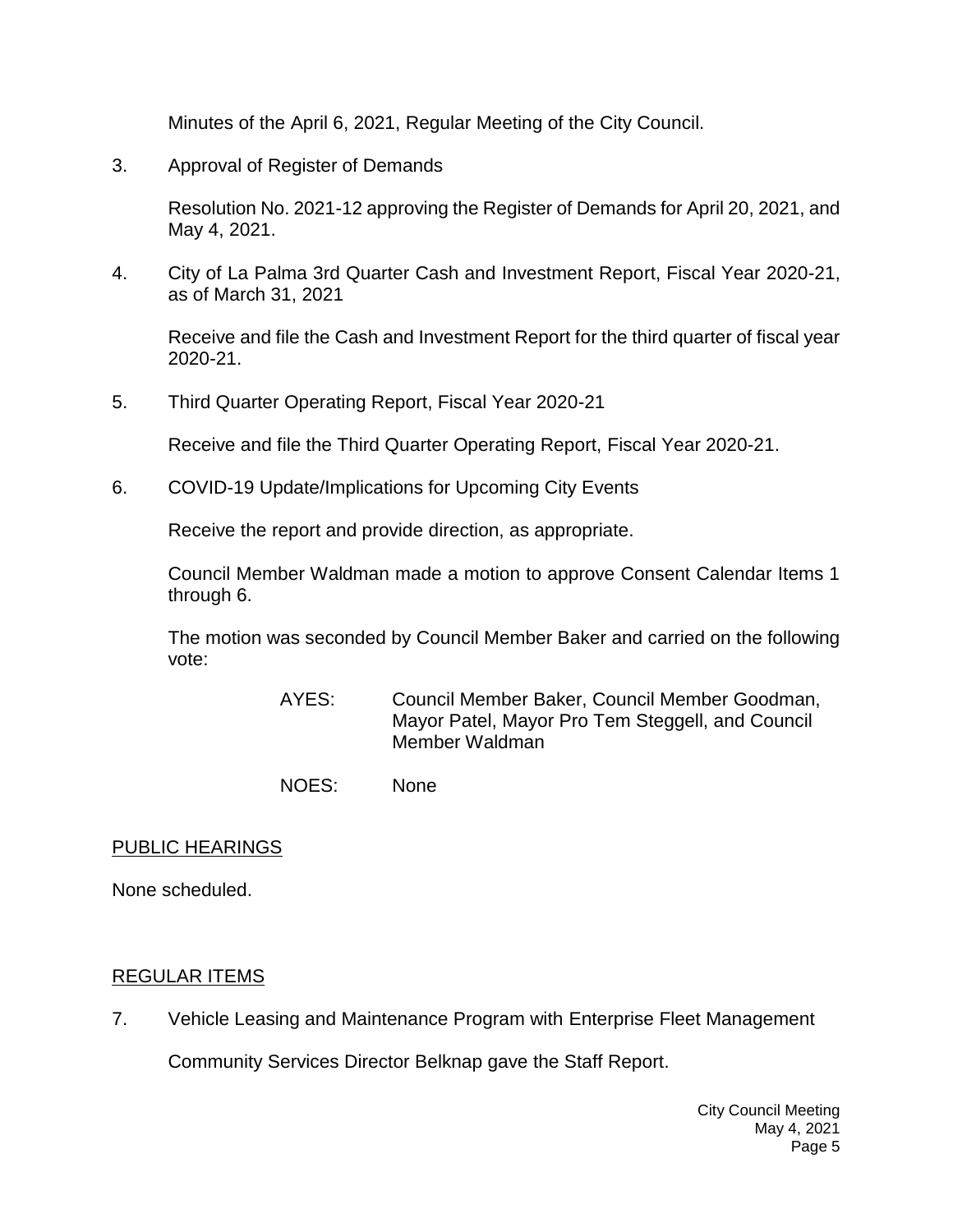Public Input:

No members of the public wished to speak.

Council Comments and Questions:

Discussion ensued regarding the City's fleet being old even with the vehicle replacement fund being due to cost saving measures taken over the years the City was experiencing an economic down turn; that the benefit of a lease program would allow the City to pull some of the money back from the Vehicle Replacement Fund; that the City is not locked into the program for the first three vehicles that are leased from Enterprise; that the sale of the current vehicles will help with the cost of this lease program; that this program will benefit the City's fleet management between three different departments; that this program will consolidate maintenance Citywide; that only three vehicles are planned for this lease at this time; that basic maintenance is covered in the lease; that other agencies have used this program to replace their police vehicles; that the City will not realize the value of the lease until after a three to five year evaluation; that there is savings in Staff time as a result of the maintenance agreement; and City Council support for the program.

- a) A Master Equity Lease Agreement and Vehicle Maintenance Agreement between the City of La Palma and Enterprise Fleet Management; and authorize City Manager to enter into the lease agreements.
- b) Authorize Enterprise Fleet Management to sell designated surplus vehicles on behalf of the City of La Palma as authorized by the City Manager

Mayor Pro Tem Steggell made a motion to approve a Master Equity Lease Agreement and Vehicle Maintenance Agreement between the City of La Palma and Enterprise Fleet Management and authorize City Manager to enter into the lease agreements; and authorize Enterprise Fleet Management to sell designated surplus vehicles on behalf of the City of La Palma as authorized by the City Manager.

The motion was seconded by Council Member Baker and carried on the following vote:

AYES: Council Member Baker, Council Member Goodman, Mayor Patel, Mayor Pro Tem Steggell, and Council Member Waldman

NOES: None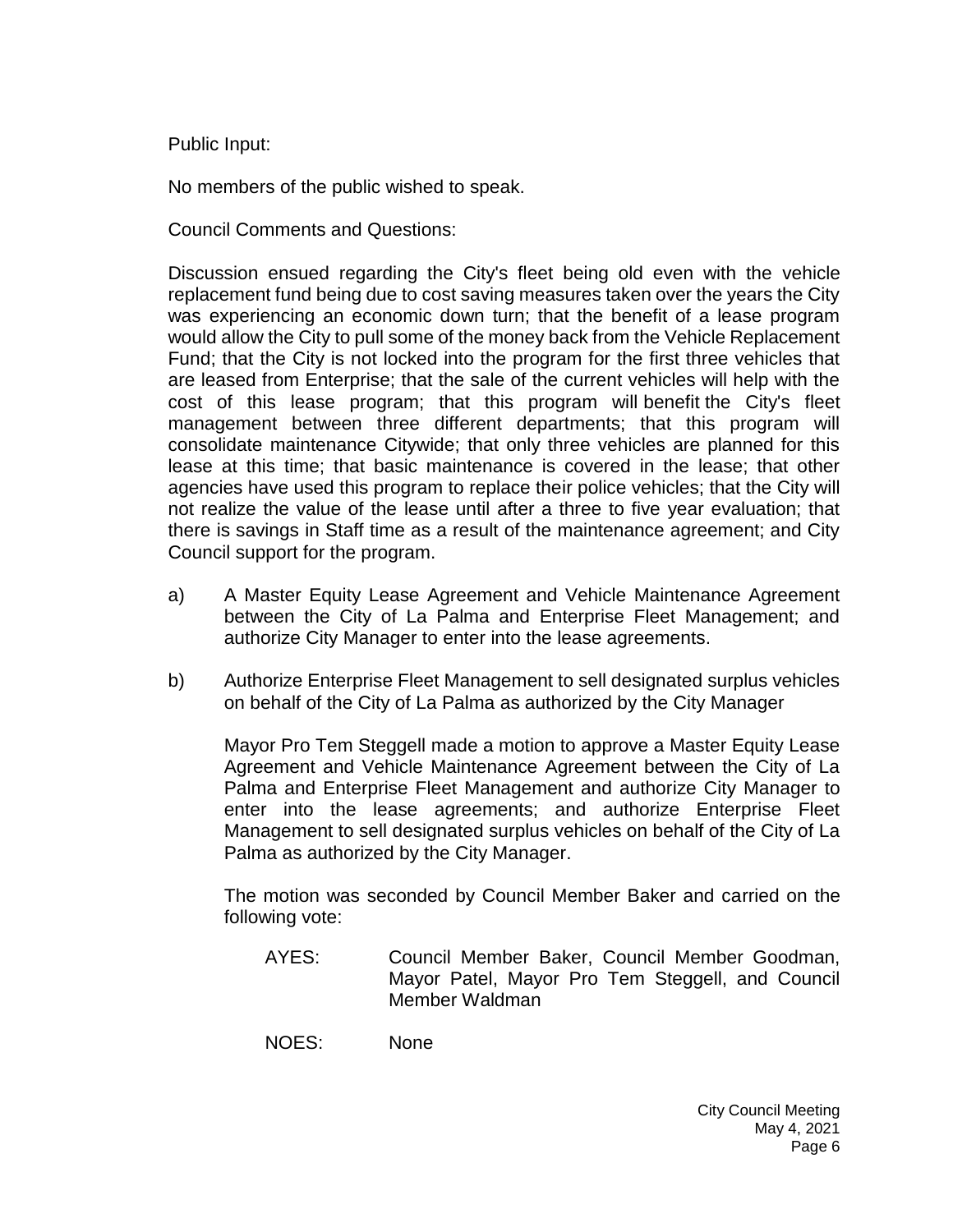- 8. [Adjustments to the FY 2020-21 Budget, Long Term Fiscal Status, and Overview](https://lapalma.granicus.com/MediaPlayer.php?view_id=&clip_id=1262&meta_id=169743)  of [Fiscal Year 2021-22 Budget](https://lapalma.granicus.com/MediaPlayer.php?view_id=&clip_id=1262&meta_id=169743)
	- 2) Receive the Staff presentation on the Long Term Fiscal Status Update; and

City Manager McNamara introduced the item and Financial Consultant Matsumoto gave the Staff Report.

Public Input:

No members of the public wished to speak.

Council Comments and Questions:

Discussion ensued regarding the deficit being the result of the City Council planning ahead and increasing the City's reserves; that this procedure is fiscal planning for the future; that if the City needs these funds, they can pull them out of reserves; and appreciation to the City's financial consultant for his efforts.

1) Approve the budget adjustments included in the attached budget resolution for FY 2020-21.

Council Member Waldman made a motion to approve the budget adjustments included in the attached budget resolution for FY 2020-21.

The motion was seconded by Mayor Pro Tem Steggell and carried on the following vote:

- AYES: Council Member Baker, Council Member Goodman, Mayor Patel, Mayor Pro Tem Steggell, and Council Member Waldman
- NOES: None
- 3) [Receive the overview of the Draft FY 2021-22 Budget, and provide direction](https://lapalma.granicus.com/MediaPlayer.php?view_id=&clip_id=1262&meta_id=169746)  [for additional materials or information needed for Proposed Budget to be](https://lapalma.granicus.com/MediaPlayer.php?view_id=&clip_id=1262&meta_id=169746) [presented on June 1, 2021.](https://lapalma.granicus.com/MediaPlayer.php?view_id=&clip_id=1262&meta_id=169746)

Council Member Waldman made a motion to approve the overview of the Draft FY 2021-22 Budget, and provide direction for additional materials or information needed for Proposed Budget to be presented on June 1, 2021.

The motion was seconded by Council Member Baker and carried on the following vote: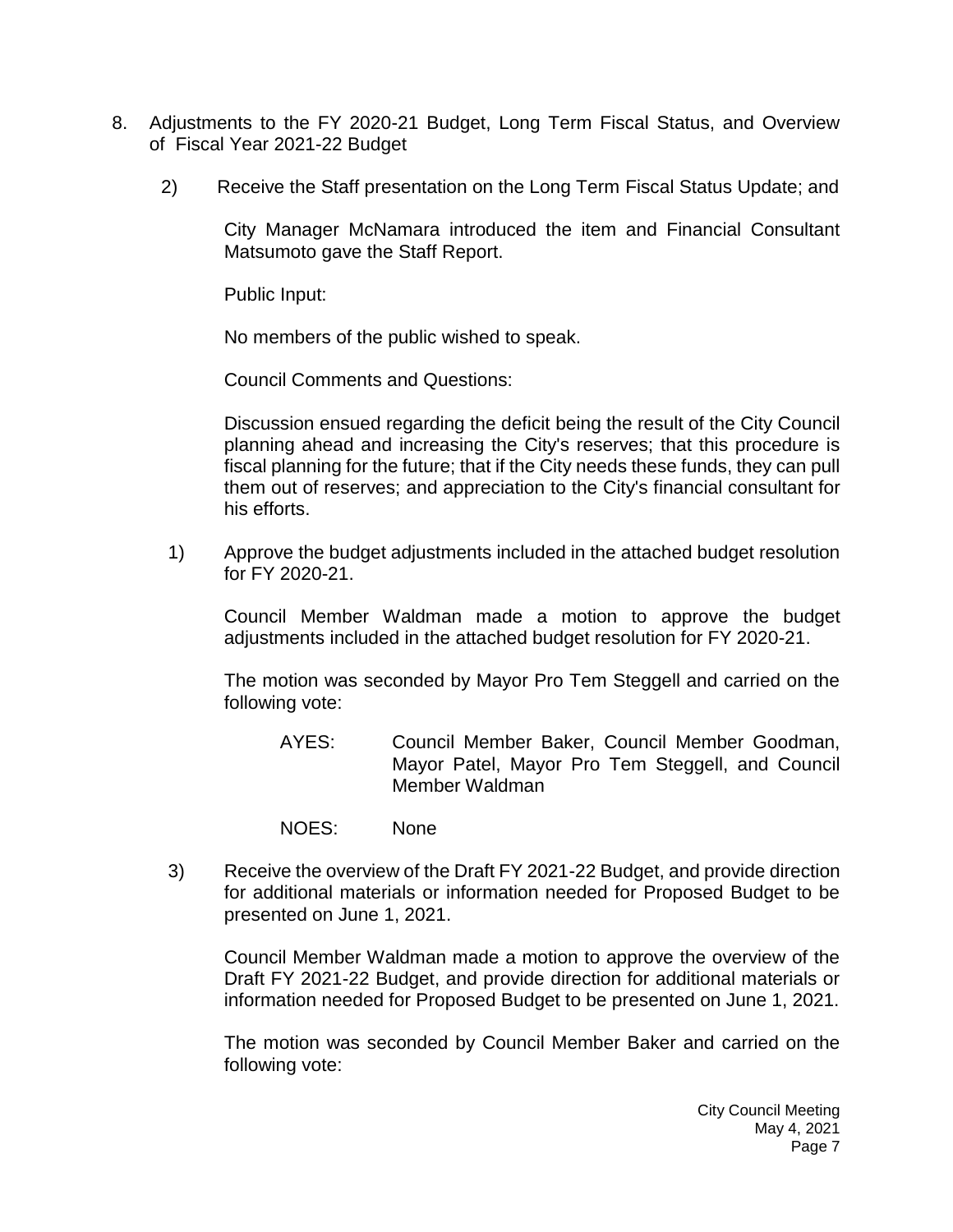- AYES: Council Member Baker, Council Member Goodman, Mayor Patel, Mayor Pro Tem Steggell, and Council Member Waldman
- NOES: None

Mayor Patel requested a short recess at 7:36 p.m.

Mayor Patel reconvened the City Council at 7:42 p.m.

9. [Award of Contract to Express Energy Services, Inc. for City Hall Lighting, City](https://lapalma.granicus.com/MediaPlayer.php?view_id=&clip_id=1262&meta_id=169747)  [Project No. 21-BLDG-01](https://lapalma.granicus.com/MediaPlayer.php?view_id=&clip_id=1262&meta_id=169747)

Community Services Director Belknap gave the Staff Report.

Public Input:

No members of the public wished to speak.

Council Comments and Questions:

None.

Award a Contract in the amount of \$65,961to Express Energy Services, Inc. for retrofit City Hall Lighting, City Project No. 21-BLDG-01.

Council Member Waldman made a motion to award a Contract to Express Energy Services, Inc. for City Hall Lighting, City Project No. 21-BLDG-01.

The motion was seconded by Council Member Goodman and carried on the following vote:

- AYES: Council Member Baker, Council Member Goodman, Mayor Patel, Mayor Pro Tem Steggell, and Council Member Waldman
- NOES: None
- 10. 2021 City Council Goal [Little Free Library Program](https://lapalma.granicus.com/MediaPlayer.php?view_id=&clip_id=1262&meta_id=169748)

Recreation Coordinator Adams gave the Staff Report.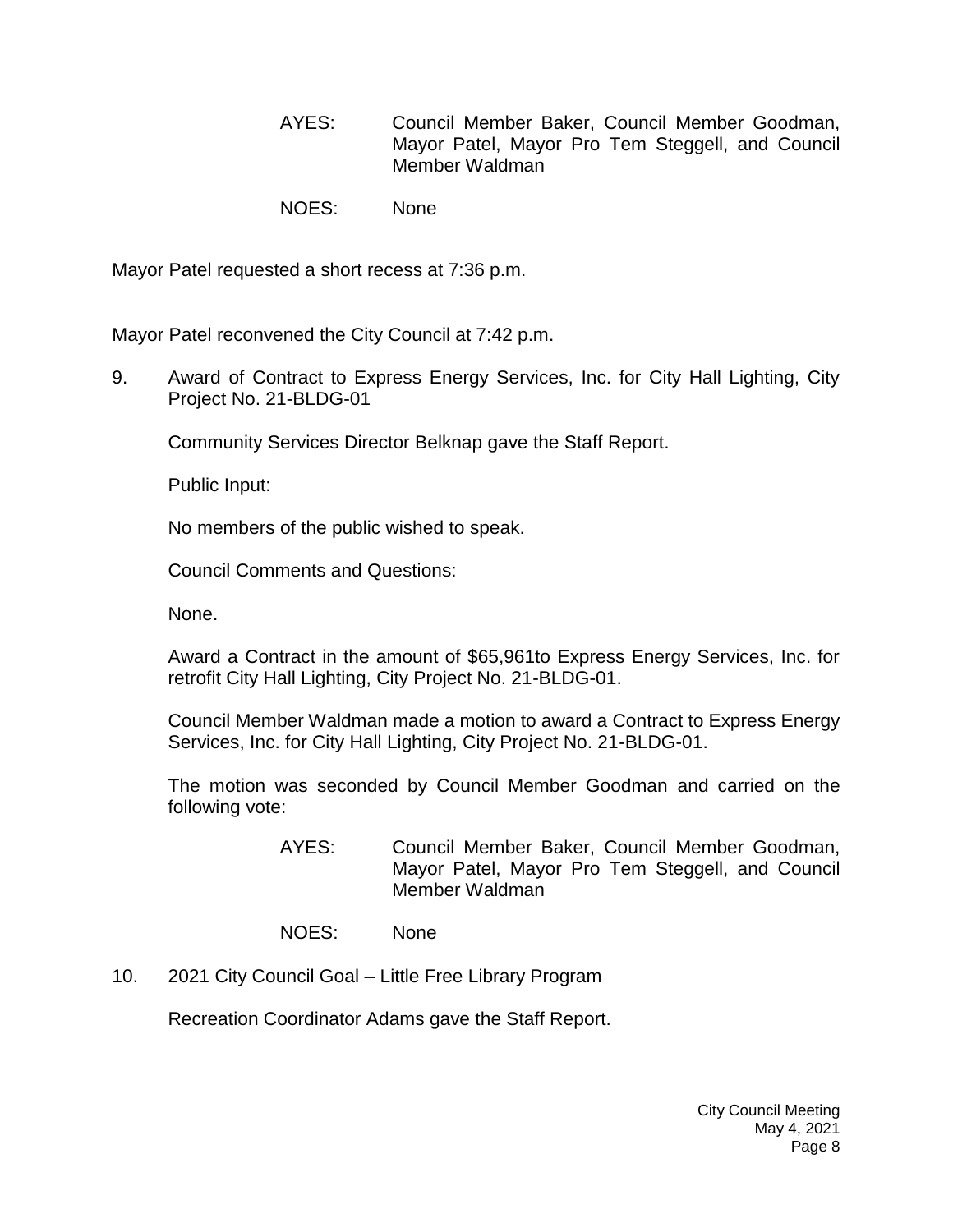Receive and file this report and provide direction to staff on whether to proceed with implementation of a Little Free Library program.

Public Input:

No members of the public wished to speak.

Council Comments and Questions:

Discussion ensued regarding support for the program; whether the City has investigated whether residents would be allowed to purchase these for private property; if there is an Ordinance that is required to regulate the Library boxes; if Staff has investigated other cities who use these and the impact on traffic; that Staff have researched the boxes on a Nationwide level and they are only accessible via walk up traffic; that if residents would like to put one on private property, they can do so if it's under 120 square feet it would not require a building permit; that Staff can issue a no fee permit in order to monitor how many library boxes are in City limits; that Staff should monitor traffic impacts if any; support for the program as it encourages community engagement and promotes education; appreciation for Staff's work on this City Council goal; and a consensus to receive and file the report.

## [COUNCILMEMBER AB1234 REPORTS, REPORTS FROM CITY-AFFILIATED](https://lapalma.granicus.com/MediaPlayer.php?view_id=&clip_id=1262&meta_id=169749)  [COMMITTEES, AND COUNCIL REMARKS](https://lapalma.granicus.com/MediaPlayer.php?view_id=&clip_id=1262&meta_id=169749)

**Council Member Goodman** attended the League of California Cities - Orange County Division (LOCC-OC) meeting; the Orange County Sanitation District (OCSD) Legislative and Public Affairs Committee meeting; the LOCC Housing, Community, and Economic Development Committee Executive Committee meeting; the OCSD Administration Committee meeting; the LOCC Housing, Community, and Economic Development Policy Committee meeting; the OCSD Strategic Planning meeting; the OCSD Board meeting; and the California Joint Powers Insurance Authority Executive Committee meeting.

**Council Member Waldman** attended the Metropolitan Water District of Orange County (MWDOC) monthly meeting and the El Rancho Verde Park Dedication Ceremony.

**Council Member Baker** attended the LOCC-OC Division General Membership Meeting; the LOCC Parks & Recreation Roundtable; the LOCC Community Services Policy Committee meeting; the LOCC Solid Waste Discussion; the LOCC Mayors and Council Members Roundtable; the LOCC Disaster Preparedness discussion; the Orange County Public Libraries Advisory Board (OCLAB) Executive Committee meeting; the MWDOC and Orange County Water District (OCWD) Joint Planning Committee meeting; the LOCC 2021 Spring Legislative Briefing; the El Rancho Verde Playground Dedication Ceremony; and completed the City's AB 1234 Ethics Training.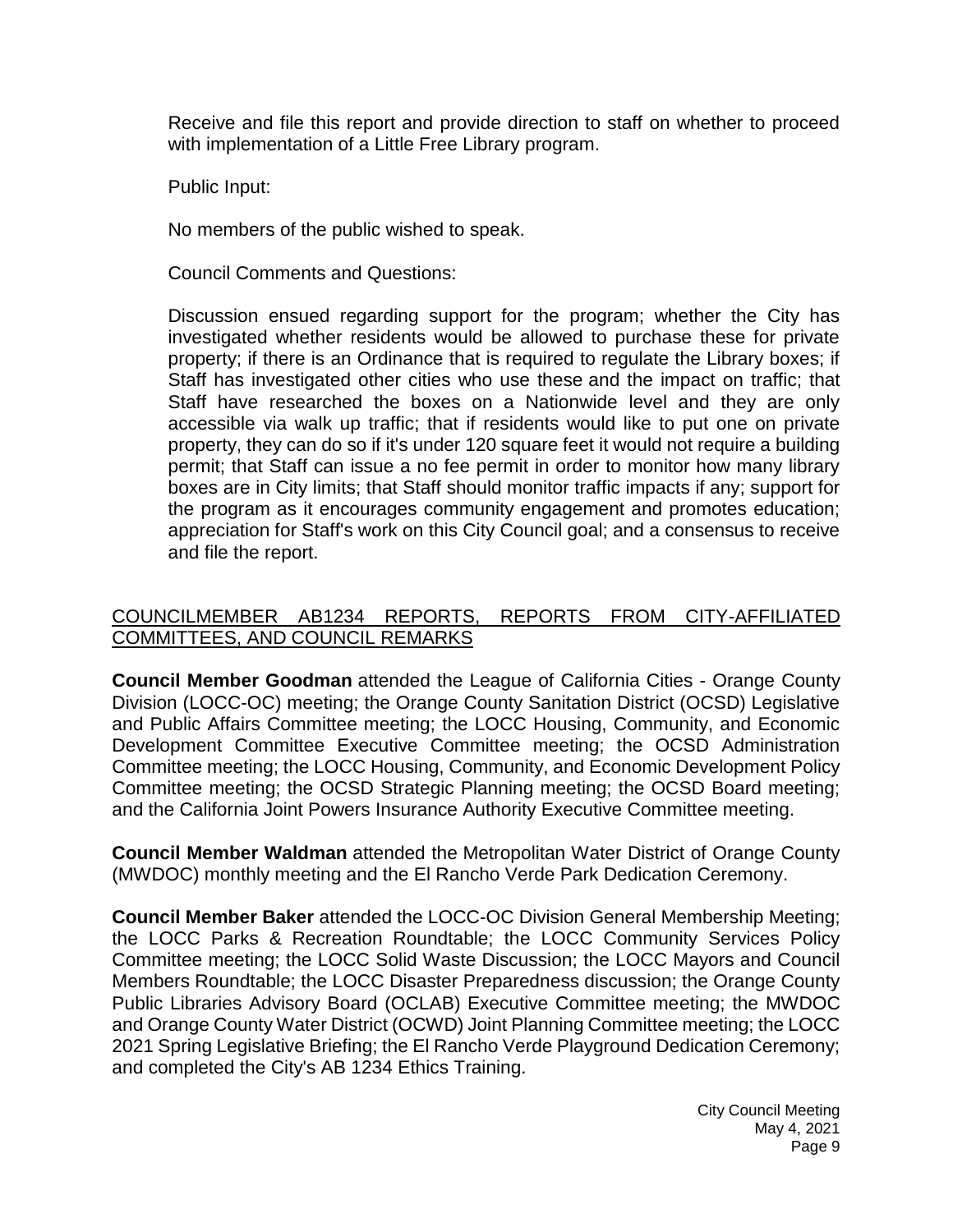**Mayor Pro Tem Steggell** attended the Orange County Fire Authority (OCFA) Capital Improvement Projects (CIP) Ad-Hoc Committee meeting; the OCFA Executive meeting; the OCFA Board of Directors meeting; the OCFA Human Resources meeting; and the El Rancho Verde Playground Dedication Ceremony.

**Mayor Patel** attended the Orange County Vector Control District (OCVCD) Budget meeting; the OCVCD Regular meeting; and the El Rancho Verde Playground Dedication Ceremony.

# [CITY MANAGER REMARKS](https://lapalma.granicus.com/MediaPlayer.php?view_id=&clip_id=1262&meta_id=169750)

**City Manager McNamara** thanked Congresswoman Linda Sanchez for her support in moving the \$2 million infrastructure funding request through for La Palma; thanked the Community Services Team for the work on the El Rancho Verde Park rehabilitation; that City Hall renovations are coming along and hopefully the Air Conditioning will be working by the next meeting; that the City is planning on returning to City Hall for the August meeting and will discuss possible cancellation of the July meeting; that both the Popeye's Fried Chicken and Starbucks development projects are being constructed with visible results; and that Staff looks forward to bringing a final Budget document forward to the City Council at the next meeting.

# [CITY ATTORNEY REMARKS](https://lapalma.granicus.com/MediaPlayer.php?view_id=&clip_id=1262&meta_id=169751)

**City Attorney Thind** had nothing to report.

# [ADJOURNMENT](https://lapalma.granicus.com/MediaPlayer.php?view_id=&clip_id=1262&meta_id=169752)

Mayor Patel adjourned the Regular Meeting of the City Council at 8:09 p.m.

Nitesh P. Patel Mayor

Attest: